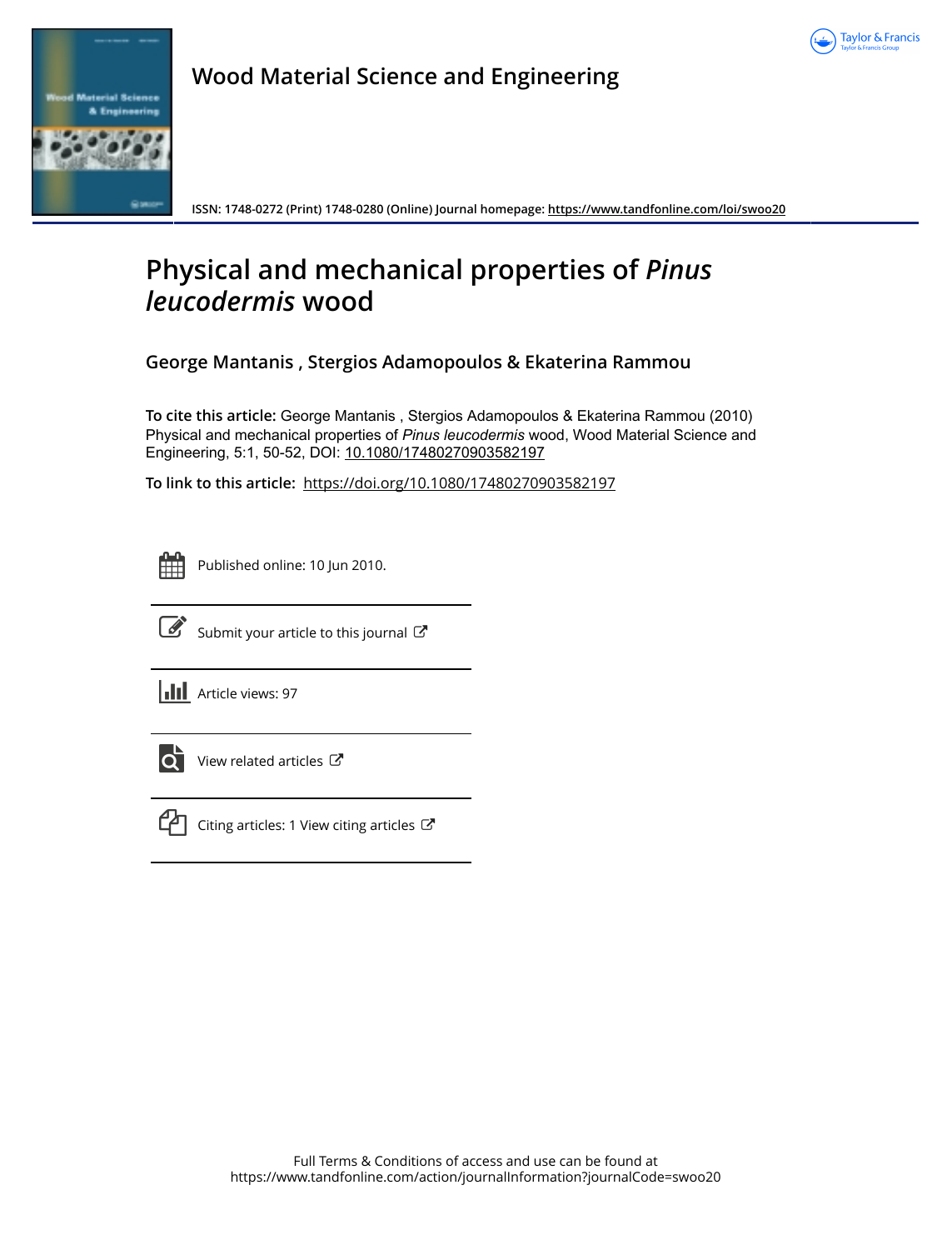

#### SHORT NOTE

## Physical and mechanical properties of Pinus leucodermis wood

### GEORGE MANTANIS<sup>1</sup>, STERGIOS ADAMOPOULOS<sup>2</sup> & EKATERINA RAMMOU<sup>1</sup>

 $^1$ Laboratory of Wood Technology, Department of Wood & Furniture Design and Technology, and  $^2$ Department of Forestry and Management of Natural Environment, Technological Education Institute of Larissa, GR-431 00, Karditsa, Greece

#### Abstract

The present work reports on the main physical and mechanical properties of Pinus leucodermis mature wood, one of the least studied coniferous species in south-east Europe. Pinus leucodermis heartwood specimens were found to have average density values of 0.73 g cm<sup>-3</sup> at equilibrium moisture content of 11.5% and average density of 0.64 g cm<sup>-3</sup> under oven-dry conditions. The overall tangential shrinkage was 3.4% and the radial shrinkage was 1.9%. The modulus of rupture was on average 77 N mm<sup>-2</sup>, while the static modulus of elasticity averaged 7087 N mm<sup>-2</sup>. The hardness of *P* longitudinal direction, while its compression strength parallel to grain was approximately 41.6 N mm<sup>-2</sup>.

Keywords: Bosnian pine, heartwood, Pinus leucodermis wood.

#### Introduction

Pinus leucodermis, also known as Bosnian pine, is a forest species that occurs in the mountains of southeastern Europe, in south-western Bulgaria, Bosnia, Albania, the former Yugoslav Republic of Macedonia, Serbia, northern Greece and locally in the south of Italy, growing at altitudes of 900-2500 m. It is a slow-growing species that usually grows up to a height of 38-40 m and a diameter of 150 cm (Farjon, 2005).

The species is mainly an ornamental and landscape tree rather than a timber crop. Pinus leucodermis wood is typically used in Greece and other areas in round form for building poles and fences and as raw material for making excellent wine barrels (Tsoumis, 1991). Pinus leucodermis wood has numerous resin canals (Figure 1) in the cross-section and is also characterized by a very distinctive resin odour. In recent years, there has been commercial interest in P. leucodermis wood for other technical uses (e.g. construction, window frames). However, information on the physical and mechanical properties of this timber, which is a prerequisite to enhance its uses, is very limited in the literature.

#### Materials and methods

Straight-grained mature heartwood of P. leucodermis, with an average number of 6–8 annual rings cm $^{-2}$ , was collected from a high-altitude forest area of Pindos in north-west Greece. After a slow air-drying process of 6 months, small, clear wood specimens



Figure 1. Cross-section of Pinus leucodermis wood with numerous resin canals.

Correspondence: G. Mantanis, Laboratory of Wood Technology, Department of Wood & Furniture Design and Technology, Technological Education Institute of Larissa, GR-431 00, Karditsa, Greece. E-mail: mantanis@teilar.gr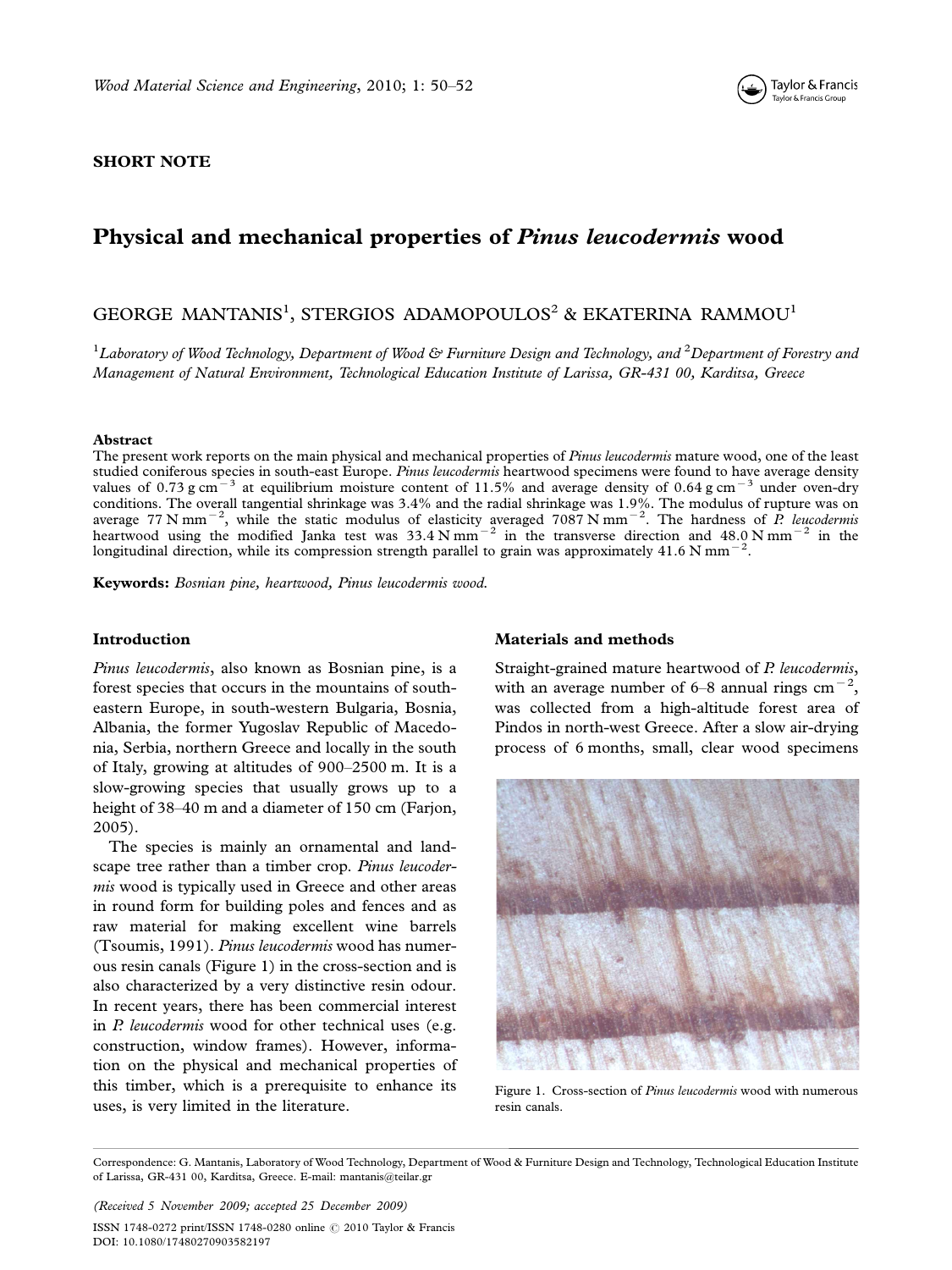| Property               | No. of specimens | Dimensions of specimens <sup>a</sup> | Standard            |
|------------------------|------------------|--------------------------------------|---------------------|
| Density                | 40               | $40 \times 20 \times 20$             | DIN 52182           |
| Shrinkage and swelling | 30               | $10 \times 20 \times 20$             | DIN 52184           |
| Static bending         | 40               | $360 \times 20 \times 20$            | DIN 52186           |
| Axial compression      | 40               | $60 \times 20 \times 20$             | DIN 52185           |
| Hardness (Janka)       | 20               | $50 \times 50 \times 50$             | <b>ASTM D143-94</b> |

Table I. Information on testing of Pinus leucodermis wood.

Note: <sup>a</sup>longitudinal  $\times$ radial  $\times$ tangential (mm $\times$ mm $\times$ mm).

were prepared from this material according to Table I. The specimens were then conditioned under normal conditions (20 $\degree$ C, 65+3% relative humidity) for 8 weeks.

Wood density was determined according to DIN 52182 standards under two conditions: oven-dry and at 20 $\degree$ C and 65 $\pm$ 3% relative humidity. Shrinkage and swelling values (radial, tangential) were based on the measurement of the dimensions of the specimens under green and oven-dry conditions in accordance with the standard methodology (DIN 52184).

Static bending tests for the determination of modulus of elasticity (MOE) and modulus of rupture (MOR) were performed with a Zwick-Roell Z020 testing machine (Software testXpert V10.11) according to DIN 52186 standards (three-point bending). Axial compression strength and Janka hardness in the axial and transverse directions were determined according to DIN 52185 and ASTM D143-94 standards, respectively.

#### Results and discussion

The results obtained on the physical and mechanical properties of P. leucodermis wood are shown in Table II together with available literature values for P. leucodermis and the two main commercial pine species in the region, namely Scots pine (Pinus sylvestris) and Austrian pine (Pinus nigra). It should be noted that it is unknown whether the literature values given by Tsoumis (1991) refer to heartwood or sapwood. Consequently, they allow only a relative comparison with the values obtained in this study. Except for Tsoumis (1991), no other reference could be located providing information on properties of P. leucodermis wood.

Pinus leucodermis wood was found to possess quite different physical and mechanical properties from those reported for P. leucodermis, Scots pine and Austrian pine. Density values (oven-dry 0.64  $\text{g cm}^{-3}$ , air-dry 0.73  $\text{g cm}^{-3}$ ) were higher, while shrinkage (radial 1.9%, tangential 3.4%) was much lower (almost half) than the densities of

Table II. Physical and mechanical properties of Pinus leucodermis wood and literature values.

|                                                     | P. leucodermis wood <sup>a</sup> | Literature values <sup>b</sup> |               |          |
|-----------------------------------------------------|----------------------------------|--------------------------------|---------------|----------|
| Property                                            |                                  | P. leucodermis                 | P. sylvestris | P. nigra |
| Wood density (g cm <sup><math>-3</math></sup> )     |                                  |                                |               |          |
| Oven-dry                                            | $0.64 + 0.03$                    | 0.47                           | 0.49          | 0.52     |
| Air-dry                                             | $0.73 + 0.04$                    | 0.53                           | 0.53          | 0.55     |
| Shrinkage $(\%)$                                    |                                  |                                |               |          |
| Radial                                              | $1.9 \pm 0.4$                    | 4.1                            | 4.0           | 4.1      |
| Tangential                                          | $3.4 \pm 0.6$                    | 6.0                            | 7.7           | 7.7      |
| Ratio T/R shrinkage                                 | $1.8 \pm 0.2$                    | 1.5                            | 1.9           | 1.9      |
| Swelling $(\% )$                                    |                                  |                                |               |          |
| Radial                                              | $2.0 + 0.5$                      | $\equiv$                       |               |          |
| Tangential                                          | $3.8 + 0.7$                      |                                |               |          |
| $MOE (N mm-2)$                                      | $7,087 \pm 1,275$                |                                | 11,765        | 11,765   |
| MOR (N mm <sup><math>-2</math></sup> )              | $77\pm 6$                        | 69                             | 98            | 103      |
| Axial compression $(N \text{ mm}^{-2})$             | $41.6 + 4.2$                     | 40                             | 54            | 39       |
| Hardness (Janka) (N mm <sup><math>-2</math></sup> ) |                                  |                                |               |          |
| Axial                                               | $48.0 \pm 1.4$                   |                                | 29            |          |
| Transverse                                          | $33.4 + 2.2$                     |                                |               |          |

Note:  $\text{^a}$ mean $\pm$ SD;  $\text{^b}$ data from Tsoumis (1991).

 $MOE$  = modulus of elasticity;  $MOR$  = modulus of rupture.